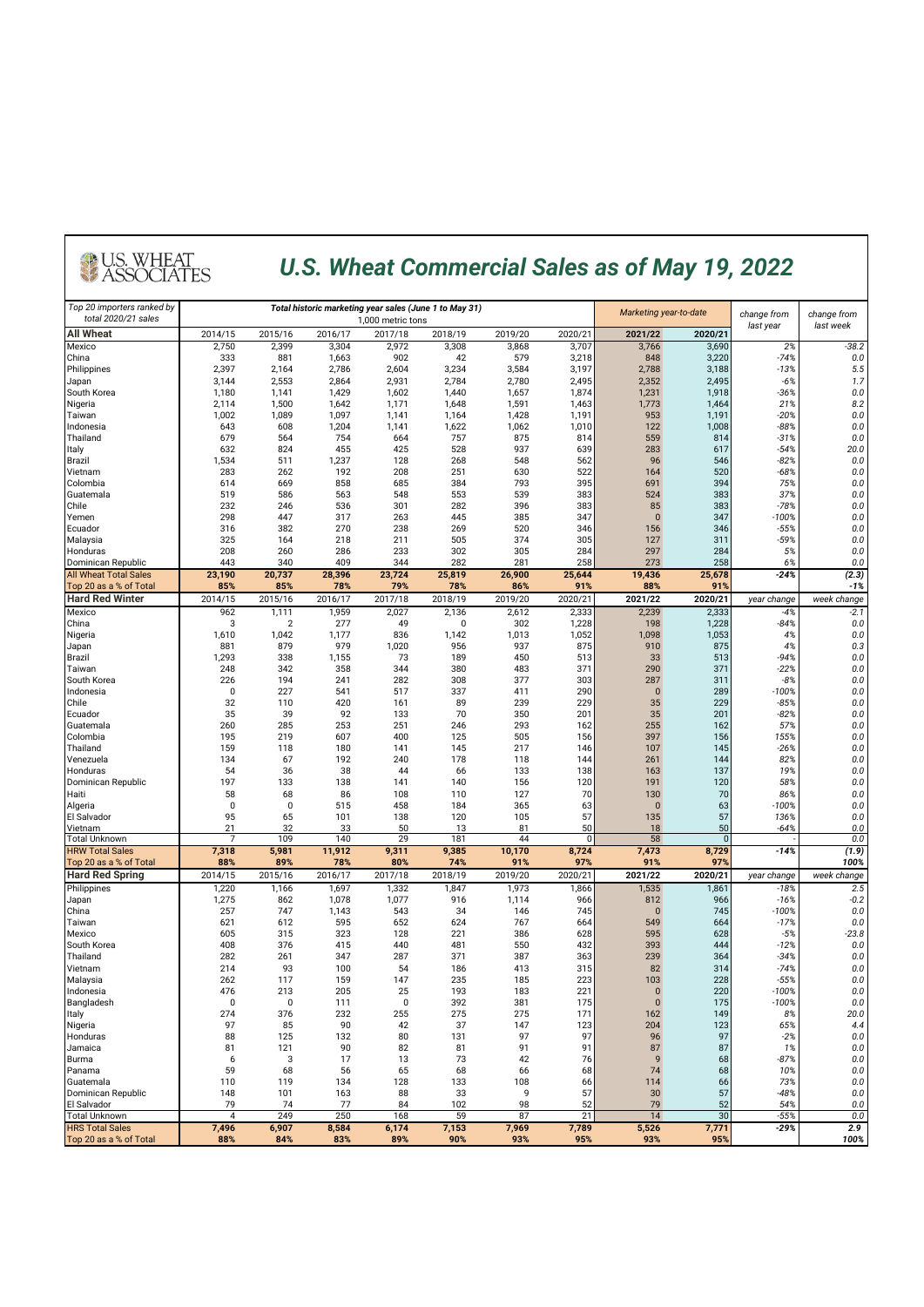### *U.S. Wheat Commercial Sales as of May 19, 2022*

| Top 20 importers ranked by     |                    |                    |                | Total historic marketing year sales (June 1 to May 31) | Marketing year-to-date |                | change from  | change from                  |                |                   |                |
|--------------------------------|--------------------|--------------------|----------------|--------------------------------------------------------|------------------------|----------------|--------------|------------------------------|----------------|-------------------|----------------|
| total 2020/21 sales            |                    |                    |                | 1,000 metric tons                                      |                        |                |              |                              |                |                   | last week      |
| <b>Soft Red Winter</b>         | 2014/15            | 2015/16            | 2016/17        | 2017/18                                                | 2018/19                | 2019/20        | 2020/21      | 2021/22                      | 2020/21        | last year         |                |
| Mexico                         | 1,182              | 970                | 1,004          | 733                                                    | 917                    | 815            | 645          | 929                          | 629            | 48%               | $-12.2$        |
| Colombia<br>China              | 409<br>54          | 409<br>81          | 229<br>16      | 274<br>$\overline{4}$                                  | 259<br>$\mathbf 0$     | 288<br>0       | 232<br>185   | 268<br>354                   | 232<br>185     | 15%<br>92%        | 0.0<br>$0.0\,$ |
| Peru                           | 146                | 125                | 144            | 155                                                    | 175                    | 162            | 113          | 157                          | 113            | 38%               | 0.0            |
| Dominican Republic             | 98                 | 107                | 108            | 114                                                    | 110                    | 116            | 81           | 52                           | 80             | $-35%$            | 0.0            |
| Jamaica                        | 76                 | 77                 | 75             | 78                                                     | 75                     | 78             | 73           | 71                           | 68             | 4%                | 0.0            |
| Costa Rica                     | 69                 | 79                 | 45             | 60                                                     | 59                     | 78             | 66           | 76                           | 66             | 14%               | 0.0            |
| Nigeria                        | 348                | 306                | 226            | 245                                                    | 272                    | 173            | 51           | 222                          | 51             | 335%              | 3.8            |
| Canada                         | 51                 | $\mathbf 0$        | 3              | $\overline{7}$                                         | 29                     | 41             | 49           | 33                           | 49             | $-33%$            | 2.9            |
| Honduras                       | 67                 | 99                 | 116            | 108                                                    | 105                    | 75             | 49           | 38                           | 49             | $-23%$            | 0.0            |
| <b>Brazil</b>                  | 213                | 174                | 55             | 55                                                     | 79                     | 98             | 49           | 63                           | 32             | 94%               | 0.0            |
| Ecuador                        | 270                | 343                | 178            | 100                                                    | 197                    | 112            | 47           | 97                           | 47             | 107%              | 0.0            |
| Panama                         | 40                 | 76                 | 32             | 39                                                     | 39                     | 42             | 35           | 38                           | 34             | 10%               | 0.0            |
| <b>Trinidad and Tobago</b>     | 39                 | 36                 | 35             | 38                                                     | 49                     | 40<br>89       | 32           | 34<br>36                     | 32<br>29       | 7%                | 0.0            |
| Chile<br>South Africa          | 44<br>44           | 109<br>56          | 13<br>29       | 8<br>39                                                | 46<br>23               | 36             | 29<br>24     | 19                           | 24             | 26%<br>$-19%$     | 0.0<br>0.0     |
| Guatemala                      | 17                 | 21                 | 26             | 21                                                     | 29                     | 22             | 19           | 75                           | 19             | 294%              | 0.0            |
| Taiwan                         | 12                 | $\overline{4}$     | 0              | $\mathbf 0$                                            | 16                     | 10             | 17           | 6                            | 17             | $-67%$            | 0.0            |
| <b>United Arab Emirates</b>    | 28                 | 26                 | 54             | 36                                                     | 32                     | 36             | 11           | 44                           | 11             | 284%              | 0.0            |
| <b>Barbados</b>                | 5                  | 5                  | 5              | 5                                                      | $\overline{4}$         | 5              | 7            | 6                            | 7              | $-4%$             | 0.0            |
| <b>Total Unknown</b>           | 31                 | 15                 | 68             | 132                                                    | 23                     | 67             | $\Omega$     | 40                           | 65             | $-39%$            | $-2.7$         |
| <b>SRW Total Sales</b>         | 3,783              | 3,219              | 2,526          | 2,513                                                  | 3,323                  | 2,453          | 1,841        | 2,870                        | 1,867          | 54%               | (8.2)          |
| Top 20 as a % of Total         | 85%                | 96%                | 95%            | 84%                                                    | 76%                    | 94%            | 98%          | 91%                          | 95%            |                   | 68%            |
| White                          | 2014/15            | 2015/16            | 2016/17        | 2017/18                                                | 2018/19                | 2019/20        | 2020/21      | 2021/22                      | 2020/21        | year change       | week change    |
| Philippines                    | 875                | 879                | 1,040          | 1,174                                                  | 1,323                  | 1,511          | 1,291        | 1,056                        | 1,287          | $-18%$            | 3.0            |
| South Korea                    | 538                | 565                | 767            | 806                                                    | 645                    | 727            | 1,135        | 549                          | 1,159          | $-53%$            | 0.0            |
| China                          | 20                 | 51                 | 228            | 307                                                    | 8                      | 131            | 1,061        | 296                          | 1,063          | $-72%$            | 0.0            |
| Japan                          | 987                | 812                | 784            | 829                                                    | 889                    | 701            | 644          | 620                          | 644            | $-4%$             | 1.3            |
| Indonesia                      | 158                | 166                | 457            | 599                                                    | 870                    | 466            | 493          | $\overline{7}$               | 493            | $-99%$            | 0.0            |
| Yemen<br>Thailand              | 298<br>174         | 447<br>180         | 317<br>227     | 263<br>236                                             | 445<br>241             | 385<br>271     | 347<br>305   | $\mathbf{0}$<br>210          | 347<br>305     | $-100%$<br>$-31%$ | 0.0<br>0.0     |
| Nigeria                        | 32                 | 28                 | 84             | 30                                                     | 160                    | 219            | 237          | 248                          | 237            | 5%                | 0.0            |
| Vietnam                        | 44                 | 93                 | 58             | 105                                                    | 52                     | 136            | 157          | 64                           | 156            | -59%              | 0.0            |
| Taiwan                         | 121                | 132                | 145            | 144                                                    | 144                    | 168            | 139          | 109                          | 139            | $-22%$            | 0.0            |
| Guatemala                      | 119                | 147                | 134            | 132                                                    | 127                    | 114            | 124          | 72                           | 124            | $-42%$            | 0.0            |
| Chile                          | 121                | 24                 | 87             | 132                                                    | 121                    | 49             | 115          | $\mathbf{0}$                 | 115            | $-100%$           | 0.0            |
| Sri Lanka                      | 110                | 69                 | 87             | 69                                                     | 115                    | 149            | 110          | $\mathbf 0$                  | 110            | $-100%$           | 0.0            |
| Mexico                         | 0                  | 3                  | 16             | 84                                                     | 35                     | 56             | 94           | $\overline{2}$               | 94             | $-98%$            | 0.0            |
| El Salvador                    | 62                 | 33                 | 47             | 49                                                     | 56                     | 57             | 74           | 34                           | 74             | $-55%$            | 0.0            |
| Singapore                      | 77                 | 32                 | 56             | 67                                                     | 67                     | 46             | 61           | 32                           | 61             | $-47%$            | 0.0            |
| Ecuador                        | 0                  | $\pmb{0}$          | $\mathbf 0$    | $\mathbf 0$                                            | $\mathbf 0$            | 23             | 53           | $\mathbf{0}$                 | 53             | $-100%$           | 0.0            |
| Bangladesh                     | $\pmb{0}$          | 0                  | 0              | 0                                                      | 8                      | $\pmb{0}$      | 51           | $\pmb{0}$                    | 51             | $-100%$           | 0.0            |
| Malaysia<br>Burma              | 61<br>$\Delta$     | 48<br>$\mathbf{z}$ | 49<br>16       | 61<br>11                                               | 54<br>$\overline{7}$   | 51<br>29       | 46<br>25     | 23<br>$\overline{2}$         | 46<br>24       | $-50%$<br>$-93%$  | 0.0<br>0.0     |
| <b>Total Unknown</b>           | 52                 | 163                | 222            | 175                                                    | 37                     | 36             | $\mathbf{0}$ | 13                           | $\mathbf{0}$   |                   | 0.0            |
| <b>White Wheat Total Sales</b> | 3,886              | 3,929              | 4,846          | 5,321                                                  | 5,454                  | 5,342          | 6,607        | 3,371                        | 6,629          | -49%              | 4.5            |
| Top 20 as a % of Total         | 98%                | 94%                | 95%            | 96%                                                    | 98%                    | 99%            | 99%          | 99%                          | 99%            |                   | 95%            |
| Durum                          | 2014/15            | 2015/16            | 2016/17        | 2017/18                                                | 2018/19                | 2019/20        | 2020/21      | 2021/22                      | 2020/21        | year change       | week change    |
| Italy                          | 358                | 448                | 223            | 170                                                    | 253                    | 662            | 468          | 122                          | 468            | $-74%$            | 0.0            |
| Algeria                        | 210                | 90                 | 190            | 189                                                    | 129                    | 107            | 82           | 34                           | 82             | $-59%$            | 0.0            |
| Portugal                       | $\mathbf 0$        | $\mathbf 0$        | $\mathbf 0$    | $\pmb{0}$                                              | $\overline{7}$         | $\overline{A}$ | 30           | $\pmb{0}$                    | 30             | $-100%$           | 0.0            |
| Tunisia                        | 3                  | 31                 | $\pmb{0}$      | 0                                                      | $\mathbf 0$            | 42             | 19           | $\mathbf{0}$                 | 19             | $-100%$           | 0.0            |
| Belgium                        | $\mathbf 0$        | $\pmb{0}$          | $\mathbf{0}$   | 0                                                      | 21                     | 41             | 19           | $\mathbf{0}$                 | 19             | $-100%$           | 0.0            |
| Venezuela                      | 78                 | 0                  | 0              | 0                                                      | 0                      | 6              | 15           | $\bf{0}$                     | 15             | $-100%$           | 0.0            |
| Panama                         | 3                  | 10                 | 5              | 5                                                      | 8                      | 10<br>3        | 12           | $\mathbf{1}$<br>$\mathbf{q}$ | 12             | $-91%$            | 0.0            |
| Guatemala                      | 14<br>$\mathbf{1}$ | 14<br>$\mathbf{1}$ | 15<br>14       | 16<br>5                                                | 17<br>12               | 6              | 11<br>10     | 10                           | 11<br>10       | $-24%$<br>2%      | 0.0<br>0.4     |
| Japan<br>Spain                 | 0                  | 20                 | $\mathbf 0$    | 0                                                      | 9                      | 0              | 9            | 19                           | 9              | 104%              | 0.0            |
| Mexico                         | $\mathbf{1}$       | 0                  | $\overline{2}$ | 0                                                      | $\mathbf 0$            | 0              | 6            | $\mathbf{1}$                 | 6              | $-82%$            | 0.0            |
| <b>Jnited Arab Emirates</b>    | $\mathbf 0$        | $\mathbf 0$        | 0              | 0                                                      | $\mathbf 0$            | 0              | n            | $\mathbf{0}$                 | $\overline{0}$ |                   | 0.0            |
| <b>Total Unknown</b>           | $\overline{2}$     | 3                  | 0              | $\Omega$                                               | $\pmb{0}$              | 5              | 0            | $\mathbf 0$                  | $\Omega$       |                   | 0.0            |
| <b>Durum Total Sales</b>       | 706                | 702                | 527            | 405                                                    | 504                    | 966            | 683          | 196                          | 682            | $-71%$            | 0.4            |
| Top 20 as a % of Total         | 95%                | 88%                | 85%            | 95%                                                    | 91%                    | 91%            | 100%         | 100%                         | 100%           |                   | 1%             |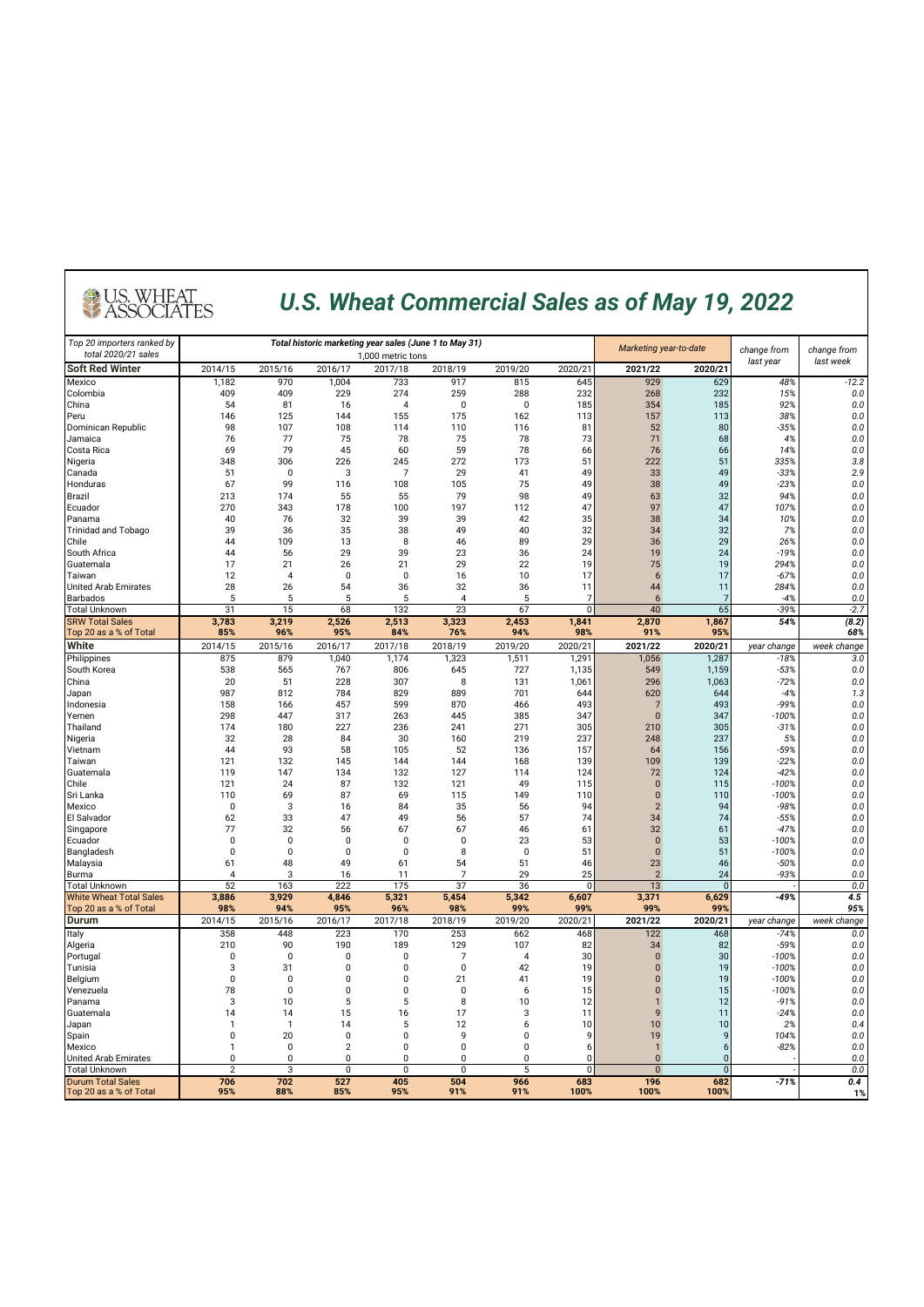### *U.S. Wheat Commercial Sales Regional Summary*

| <b>Regions and Countries</b>                            |                       | 2021/22<br>1,000 metric tons |                   |                       |                       |                   |                     | 2020/21<br>1,000 metric tons |                   |                     |                |               |  |  |
|---------------------------------------------------------|-----------------------|------------------------------|-------------------|-----------------------|-----------------------|-------------------|---------------------|------------------------------|-------------------|---------------------|----------------|---------------|--|--|
| <b>Mexico/Cent. Amer./Caribbean</b>                     | <b>TOTAL</b>          | HRW                          | SRW               | HRS                   | White                 | Durum             | <b>TOTAL</b>        | HRW                          | SRW               | HRS                 | White          | Durum         |  |  |
| <b>Barbados</b><br>Belize                               | 17.4<br>13.4          | 0.0<br>4.1                   | 6.5<br>0.0        | 10.9<br>9.3           | 0.0<br>0.0            | 0.0<br>0.0        | 16.8<br>14.2        | 0.0<br>2.0                   | 6.8<br>0.0        | 10.0<br>12.2        | 0.0<br>0.0     | 0.0<br>0.0    |  |  |
| Bermuda                                                 | 0.0                   | 0.0                          | 0.0               | 0.0                   | 0.0                   | 0.0               | 0.0                 | 0.0                          | 0.0               | 0.0                 | 0.0            | 0.0           |  |  |
| Canada<br>Costa Rica                                    | 72.7<br>97.1          | 9.7<br>21.6                  | 32.9<br>75.5      | 0.0<br>0.0            | 30.1<br>0.0           | 0.0<br>0.0        | 96.9<br>66.2        | 0.0<br>0.0                   | 49.3<br>66.2      | 38.5<br>0.0         | 9.1<br>0.0     | 0.0<br>0.0    |  |  |
| Cuba                                                    | 0.0                   | 0.0                          | 0.0               | 0.0                   | 0.0                   | 0.0               | 0.0                 | 0.0                          | 0.0               | 0.0                 | 0.0            | 0.0           |  |  |
| <b>Dominican Republic</b><br>El Salvador                | 272.5<br>308.6        | 190.6<br>135.2               | 52.3<br>60.5      | 29.6<br>79.4          | 0.0<br>33.5           | 0.0<br>0.0        | 257.5<br>188.1      | 120.4<br>57.2                | 80.4<br>5.4       | 56.7<br>51.6        | 0.0<br>74.0    | 0.0<br>0.0    |  |  |
| <b>French West Indies</b>                               | 0.0                   | 0.0                          | 0.0               | 0.0                   | 0.0                   | 0.0               | 0.0                 | 0.0                          | 0.0               | 0.0                 | 0.0            | 0.0           |  |  |
| Guatemala<br>Guyana                                     | 524.2<br>32.8         | 254.6<br>7.5                 | 75.1<br>0.0       | 114.4<br>25.2         | 71.5<br>0.0           | 8.5<br>0.0        | 383.0<br>16.8       | 162.3<br>8.7                 | 19.0<br>0.0       | 66.2<br>8.1         | 124.3<br>0.0   | 11.3<br>0.0   |  |  |
| Haiti                                                   | 183.3                 | 130.1                        | 0.0               | 53.1                  | 0.0                   | 0.0               | 70.1                | 70.1                         | 0.0               | 0.0                 | 0.0            | 0.0           |  |  |
| Honduras                                                | 296.8                 | 163.5                        | 37.8              | 95.6                  | 0.0                   | 0.0               | 283.6               | 137.4                        | 48.8              | 97.5                | 0.0            | 0.0           |  |  |
| Jamaica<br>Leeward/Windward Islands                     | 173.2<br>46.4         | 15.4<br>4.2                  | 70.7<br>1.1       | 87.0<br>41.0          | 0.0<br>0.0            | 0.0<br>0.0        | 170.5<br>38.2       | 15.8<br>0.0                  | 68.1<br>1.1       | 86.6<br>37.1        | 0.0<br>0.0     | 0.0<br>0.0    |  |  |
| Mexico                                                  | 3,765.7               | 2,238.8                      | 928.9             | 594.6                 | 2.3                   | 1.1               | 3,690.2             | 2,333.1                      | 629.1             | 627.5               | 94.4           | 6.1           |  |  |
| Nicaragua<br>Panama                                     | 132.6<br>145.6        | 118.5<br>32.4                | 14.1<br>37.9      | 0.0<br>74.3           | 0.0<br>0.0            | 0.0<br>1.1        | 49.5<br>150.4       | 37.0<br>33.1                 | 5.1<br>34.4       | 7.4<br>67.8         | 0.0<br>3.5     | 0.0<br>11.5   |  |  |
| <b>Trinidad And Tobago</b>                              | 120.7                 | 19.7                         | 34.4              | 66.7                  | 0.0                   | 0.0               | 75.3                | 0.0                          | 32.1              | 43.2                | 0.0            | 0.0           |  |  |
| Venezuela<br>Summary Of Total                           | 321.9<br>6,524.8      | 261.3<br>3,607.1             | 13.2<br>1,441.0   | 47.5<br>1,328.5       | 0.0<br>137.5          | 0.0<br>10.7       | 193.0<br>5,760.3    | 143.5<br>3,120.6             | 0.0<br>1,045.9    | 34.0<br>1,244.3     | 0.0<br>305.3   | 15.4<br>44.3  |  |  |
| <b>Ytd Export Sales Change</b>                          | 764.5                 | 486.5                        | 395.2             | 84.2                  | (167.8)               | (33.6)            |                     |                              |                   |                     |                |               |  |  |
| <b>Percent Change</b>                                   | 13%                   | 16%                          | 38%               | 7%                    | $-55%$                | $-76%$            |                     |                              |                   |                     |                |               |  |  |
| <b>South America</b><br>Argentina                       | <b>Total</b><br>0.0   | <b>HRW</b><br>0.0            | <b>SRW</b><br>0.0 | <b>HRS</b><br>0.0     | White<br>0.0          | Durum<br>0.0      | <b>Total</b><br>0.0 | <b>HRW</b><br>0.0            | <b>SRW</b><br>0.0 | <b>HRS</b><br>0.0   | White<br>0.0   | Durum<br>0.0  |  |  |
| Brazil                                                  | 95.6                  | 33.0                         | 62.6              | 0.0                   | 0.0                   | 0.0               | 545.7               | 513.4                        | 32.2              | 0.0                 | 0.0            | 0.0           |  |  |
| Bolivia<br>Chile                                        | 0.0<br>85.4           | 0.0<br>34.9                  | 0.0<br>36.2       | 0.0<br>14.3           | 0.0<br>0.0            | 0.0<br>0.0        | 0.0<br>383.0        | 0.0<br>228.7                 | 0.0<br>28.8       | 0.0<br>11.0         | 0.0<br>114.6   | 0.0<br>0.0    |  |  |
| Colombia                                                | 690.5                 | 396.8                        | 267.5             | 26.2                  | 0.0                   | 0.0               | 394.3               | 155.6                        | 232.1             | 0.0                 | 6.6            | 0.0           |  |  |
| Ecuador                                                 | 155.8                 | 35.3                         | 97.0              | 23.5                  | 0.0                   | 0.0               | 345.7               | 201.0                        | 46.8              | 44.7                | 53.2           | 0.0           |  |  |
| Peru<br>Uruguay                                         | 302.8<br>0.0          | 146.1<br>0.0                 | 156.7<br>0.0      | 0.0<br>0.0            | 0.0<br>0.0            | 0.0<br>0.0        | 163.5<br>0.0        | 0.0<br>0.0                   | 113.4<br>0.0      | 30.7<br>0.0         | 19.5<br>0.0    | 0.0<br>0.0    |  |  |
| Summary Of Total                                        | 1,330.1               | 646.1                        | 620.1             | 64.0                  | 0.0                   | 0.0               | 1,832.1             | 1,098.6                      | 453.2             | 86.4                | 193.9          | 0.0           |  |  |
| <b>Ytd Export Sales Change</b><br><b>Percent Change</b> | (502.0)<br>$-27%$     | (452.6)<br>-41%              | 166.9<br>37%      | (22.4)<br>-26%        | (193.9)<br>$-100%$    | 0.0               |                     |                              |                   |                     |                |               |  |  |
| <b>North Asia</b>                                       | <b>Total</b>          | <b>HRW</b>                   | <b>SRW</b>        | <b>HRS</b>            | White                 | Durum             | <b>Total</b>        | <b>HRW</b>                   | <b>SRW</b>        | <b>HRS</b>          | White          | Durum         |  |  |
| Japan                                                   | 2,351.8               | 909.8                        | 0.0               | 811.9                 | 619.8                 | 10.4              | 2,494.8             | 874.8                        | 0.0               | 965.9               | 643.8          | 10.2          |  |  |
| North Korea<br>South Korea                              | 0.0<br>1,231.0        | 0.0<br>286.9                 | 0.0<br>1.5        | 0.0<br>393.1          | 0.0<br>549.4          | 0.0<br>0.0        | 0.0<br>1,918.5      | 0.0<br>311.1                 | 0.0<br>3.6        | 0.0<br>444.4        | 0.0<br>1,159.4 | 0.0<br>0.0    |  |  |
| Taiwan                                                  | 953.4                 | 290.2                        | 5.6               | 549.1                 | 108.6                 | 0.0               | 1,191.1             | 371.0                        | 16.7              | 663.9               | 139.4          | 0.0           |  |  |
| Summary Of Total<br><b>Ytd Export Sales Change</b>      | 4,536.2<br>(1,068.2)  | 1,486.9<br>(70.1)            | 7.1<br>(13.2)     | 1,754.0<br>(320.2)    | 1,277.8<br>(664.8)    | 10.4<br>0.2       | 5,604.4             | 1,557.0                      | 20.3              | 2,074.3             | 1,942.6        | 10.2          |  |  |
| <b>Percent Change</b>                                   | $-19%$                | $-5%$                        | $-65%$            | $-15%$                | $-34%$                | 2%                |                     |                              |                   |                     |                |               |  |  |
| <b>Hong Kong/China</b>                                  | <b>Total</b>          | <b>HRW</b>                   | <b>SRW</b>        | <b>HRS</b>            | White                 | Durum             | Total               | <b>HRW</b>                   | <b>SRW</b>        | <b>HRS</b>          | White          | Durum         |  |  |
| <b>Hong Kong</b><br>China                               | 3.5<br>847.9          | 0.0<br>198.0                 | 0.0<br>353.8      | 0.0<br>0.0            | 3.5<br>296.1          | 0.0<br>0.0        | 2.5<br>3,220.1      | 0.0<br>1,227.9               | 0.0<br>184.5      | 0.0<br>744.6        | 2.5<br>1,063.1 | 0.0<br>0.0    |  |  |
| Summary Of Total                                        | 851.4                 | 198.0                        | 353.8             | 0.0                   | 299.6                 | 0.0               | 3,222.6             | 1,227.9                      | 184.5             | 744.6               | 1,065.6        | 0.0           |  |  |
| <b>Ytd Export Sales Change</b><br><b>Percent Change</b> | (2, 371.2)<br>$-74%$  | (1,029.9)<br>-84%            | 169.3<br>92%      | (744.6)<br>$-100%$    | (766.0)<br>$-72%$     | 0.0               |                     |                              |                   |                     |                |               |  |  |
| <b>South Asia</b>                                       | Total                 | <b>HRW</b>                   | <b>SRW</b>        | <b>HRS</b>            | White                 | <b>Durum</b>      | Total               | <b>HRW</b>                   | <b>SRW</b>        | <b>HRS</b>          | White          | Durum         |  |  |
| Bangladesh                                              | 0.0                   | 0.0                          | 0.0               | 0.0                   | 0.0                   | 0.0               | 225.7               | 0.0                          | 0.0               | 175.0               | 50.8           | 0.0           |  |  |
| Burma<br>Cambodia                                       | 10.5<br>0.0           | 0.0<br>0.0                   | 0.0<br>0.0        | 8.7<br>0.0            | 1.8<br>0.0            | 0.0<br>0.0        | 94.5<br>0.0         | 0.0<br>0.0                   | 2.0<br>0.0        | 68.3<br>0.0         | 24.3<br>0.0    | 0.0<br>0.0    |  |  |
| Indonesia                                               | 122.1                 | 0.0                          | 115.6             | 0.0                   | 6.5                   | 0.0               | 1,007.8             | 289.0                        | 6.5               | 219.6               | 492.7          | 0.0           |  |  |
| Malaysia<br>Pakistan                                    | 126.7<br>0.0          | 0.0<br>0.0                   | 0.5<br>0.0        | 103.0<br>0.0          | 23.2<br>0.0           | 0.0<br>0.0        | 311.1<br>0.0        | 32.9<br>0.0                  | 3.3<br>0.0        | 228.4<br>0.0        | 46.5<br>0.0    | 0.0<br>0.0    |  |  |
| Philippines                                             | 2,787.7               | 196.2                        | 0.0               | 1,535.2               | 1,056.3               | 0.0               | 3,188.1             | 39.9                         | 0.0               | 1,860.8             | 1,287.3        | 0.0           |  |  |
| Singapore<br>Sri Lanka                                  | 45.3<br>0.0           | 0.0<br>0.0                   | 0.0<br>0.0        | 12.9<br>0.0           | 32.4<br>0.0           | 0.0<br>0.0        | 84.1<br>118.5       | 0.0<br>0.0                   | 0.0<br>0.5        | 22.8<br>7.7         | 61.3<br>110.3  | 0.0<br>0.0    |  |  |
| Thailand                                                | 558.5                 | 106.8                        | 2.5               | 239.2                 | 210.0                 | 0.0               | 814.1               | 144.8                        | 0.0               | 363.8               | 305.5          | 0.0           |  |  |
| Vietnam                                                 | 164.5                 | 17.9                         | 0.0               | 82.1                  | 64.4                  | 0.0               | 520.4               | 50.0                         | 0.2               | 313.8               | 156.4          | 0.0           |  |  |
| Summary Of Total<br><b>Ytd Export Sales Change</b>      | 3,815.3<br>(2,549.0)  | 321.0<br>(235.6)             | 118.6<br>106.0    | 1,981.0<br>(1, 279.2) | 1,394.7<br>(1, 140.2) | 0.0<br>0.0        | 6,364.3             | 556.6                        | 12.5              | 3,260.2             | 2,534.9        | 0.0           |  |  |
| <b>Percent Change</b>                                   | $-40%$                | $-42%$                       | 846%              | $-39%$                | $-45%$                |                   |                     |                              |                   |                     |                |               |  |  |
| <b>Europe</b><br><b>European Union</b>                  | <b>Total</b><br>312.2 | <b>HRW</b><br>0.0            | <b>SRW</b><br>0.0 | <b>HRS</b><br>171.2   | White<br>0.0          | Durum<br>140.9    | Total<br>725.1      | <b>HRW</b><br>0.3            | <b>SRW</b><br>0.0 | <b>HRS</b><br>198.5 | White<br>0.3   | Durum         |  |  |
| Belgium                                                 | 9.5                   | 0.0                          | 0.0               | 9.5                   | 0.0                   | 0.0               | 19.3                | 0.0                          | 0.0               | 0.0                 | 0.0            | 526.0<br>19.3 |  |  |
| Cyprus                                                  | 0.0                   | 0.0                          | 0.0               | 0.0                   | 0.0                   | 0.0               | 0.0                 | 0.0                          | 0.0               | 0.0                 | 0.0            | 0.0           |  |  |
| Germany<br>Ireland                                      | 0.0<br>0.0            | 0.0<br>0.0                   | 0.0<br>0.0        | 0.0<br>0.0            | 0.0<br>0.0            | 0.0<br>0.0        | 0.0<br>0.0          | 0.0<br>0.0                   | 0.0<br>0.0        | 0.0<br>0.0          | 0.0<br>0.0     | 0.0<br>0.0    |  |  |
| Italy                                                   | 283.4                 | 0.0                          | 0.0               | 161.7                 | 0.0                   | 121.7             | 617.0               | 0.0                          | 0.0               | 149.3               | 0.0            | 467.7         |  |  |
| Netherlands<br>Portugal                                 | $0.0\,$<br>0.0        | 0.0<br>0.0                   | $0.0\,$<br>0.0    | 0.0<br>0.0            | 0.0<br>0.0            | 0.0<br>0.0        | 0.0<br>57.6         | 0.0<br>0.0                   | 0.0<br>0.0        | 0.0<br>28.1         | 0.0<br>0.0     | 0.0<br>29.5   |  |  |
| Spain<br><b>United Kingdom</b>                          | 19.2<br>0.0           | 0.0<br>0.0                   | 0.0<br>0.0        | 0.0<br>0.0            | 0.0                   | 19.2<br>0.0       | 30.5<br>0.0         | 0.0<br>0.0                   | 0.0<br>0.0        | 21.1<br>0.0         | 0.0<br>0.0     | 9.4<br>0.0    |  |  |
| Israel                                                  | 0.0                   | 0.0                          | 0.0               | 0.0                   | 0.0                   | 0.0               | 0.0                 | 0.0                          | 0.0               | 0.0                 | 0.0            | 0.0           |  |  |
| Malta                                                   | 0.0                   | 0.0                          | 0.0               | 0.0                   | 0.0                   | 0.0               | 0.0                 | 0.0                          | 0.0               | 0.0                 | 0.0            | 0.0           |  |  |
| Norway<br>Switzerland                                   | 0.0<br>$0.0\,$        | 0.0<br>0.0                   | 0.0<br>0.0        | 0.0<br>0.0            | 0.0<br>0.0            | 0.0<br>0.0        | 0.0<br>0.0          | 0.0<br>0.0                   | 0.0<br>0.0        | 0.0<br>0.0          | 0.0<br>0.0     | 0.0<br>0.0    |  |  |
| Summary Of Total                                        | 312.2                 | 0.0                          | 0.0               | 171.2                 | 0.0                   | 140.9             | 725.1               | 0.3                          | 0.0               | 198.5               | 0.3            | 526.0         |  |  |
| <b>Ytd Export Sales Change</b><br><b>Percent Change</b> | (412.9)<br>$-57%$     | (0.3)<br>$-100%$             | $0.0\,$           | (27.2)<br>$-14%$      | (0.3)<br>$-100%$      | (385.1)<br>$-73%$ |                     |                              |                   |                     |                |               |  |  |
| <b>Middle East/North Africa</b>                         | <b>Total</b>          | <b>HRW</b>                   | <b>SRW</b>        | <b>HRS</b>            | White                 | Durum             | Total               | <b>HRW</b>                   | <b>SRW</b>        | <b>HRS</b>          | White          | Durum         |  |  |
| Algeria                                                 | 33.9                  | 0.0                          | 0.0               | 0.0                   | 0.0                   | 33.9              | 145.0               | 62.7                         | 0.0               | 0.0                 | 0.0            | 82.3          |  |  |
| Egypt<br>Ethiopia                                       | 0.0<br>0.0            | 0.0<br>0.0                   | 0.0<br>0.0        | 0.0<br>0.0            | 0.0<br>$0.0\,$        | 0.0<br>0.0        | 0.0<br>0.0          | 0.0<br>0.0                   | 0.0<br>0.0        | 0.0<br>0.0          | 0.0<br>0.0     | 0.0<br>0.0    |  |  |
| Iran                                                    | 0.0                   | 0.0                          | 0.0               | 0.0                   | 0.0                   | 0.0               | 0.0                 | 0.0                          | 0.0               | 0.0                 | 0.0            | 0.0           |  |  |
| Iraq<br>Jordan                                          | 0.0<br>0.0            | 0.0<br>0.0                   | 0.0<br>0.0        | 0.0<br>0.0            | 0.0<br>0.0            | 0.0<br>0.0        | 0.0<br>0.0          | 0.0<br>0.0                   | 0.0<br>0.0        | 0.0<br>0.0          | 0.0<br>0.0     | 0.0<br>0.0    |  |  |
| Libya                                                   | 0.0                   | 0.0                          | 0.0               | 0.0                   | 0.0                   | 0.0               | 0.0                 | 0.0                          | 0.0               | 0.0                 | 0.0            | 0.0           |  |  |
| Morocco<br>Oman                                         | 0.0<br>0.0            | 0.0<br>0.0                   | 0.0<br>0.0        | 0.0<br>0.0            | 0.0<br>0.0            | 0.0<br>0.0        | 0.0<br>0.0          | 0.0<br>0.0                   | 0.0<br>0.0        | 0.0<br>0.0          | 0.0<br>0.0     | 0.0<br>0.0    |  |  |
| Saudi Arabia                                            | 0.0                   | 0.0                          | 0.0               | 0.0                   | 0.0                   | 0.0               | 0.0                 | 0.0                          | 0.0               | $0.0\,$             | 0.0            | 0.0           |  |  |
| Sudan                                                   | 0.0                   | 0.0                          | 0.0               | 0.0                   | 0.0                   | 0.0               | 0.0                 | 0.0                          | 0.0               | 0.0                 | 0.0            | 0.0           |  |  |
| Tunisia<br><b>United Arab Emirates</b>                  | 0.0<br>44.0           | 0.0<br>0.0                   | 0.0<br>44.0       | 0.0<br>0.0            | 0.0<br>0.0            | 0.0<br>0.0        | 19.4<br>14.4        | 0.0<br>0.0                   | 0.0<br>11.5       | 0.0<br>0.0          | 0.0<br>2.6     | 19.4<br>0.3   |  |  |
| Yemen                                                   | 0.0                   | 0.0                          | 0.0               | 0.0                   | 0.0                   | 0.0               | 347.0               | 0.0                          | 0.0               | 0.0                 | 347.0          | 0.0           |  |  |
| Summary Of Total<br><b>Ytd Export Sales Change</b>      | 77.9<br>(447.9)       | 0.0<br>(62.7)                | 44.0<br>32.5      | 0.0<br>(0.0)          | $0.0\,$<br>(349.6)    | 33.9<br>(68.1)    | 525.8               | 62.7                         | 11.5              | 0.0                 | 349.6          | 102.0         |  |  |
| <b>Percent Change</b>                                   | $-85%$                | $-100%$                      | 284%              | $-100%$               | $-100%$               | $-67%$            |                     |                              |                   |                     |                |               |  |  |